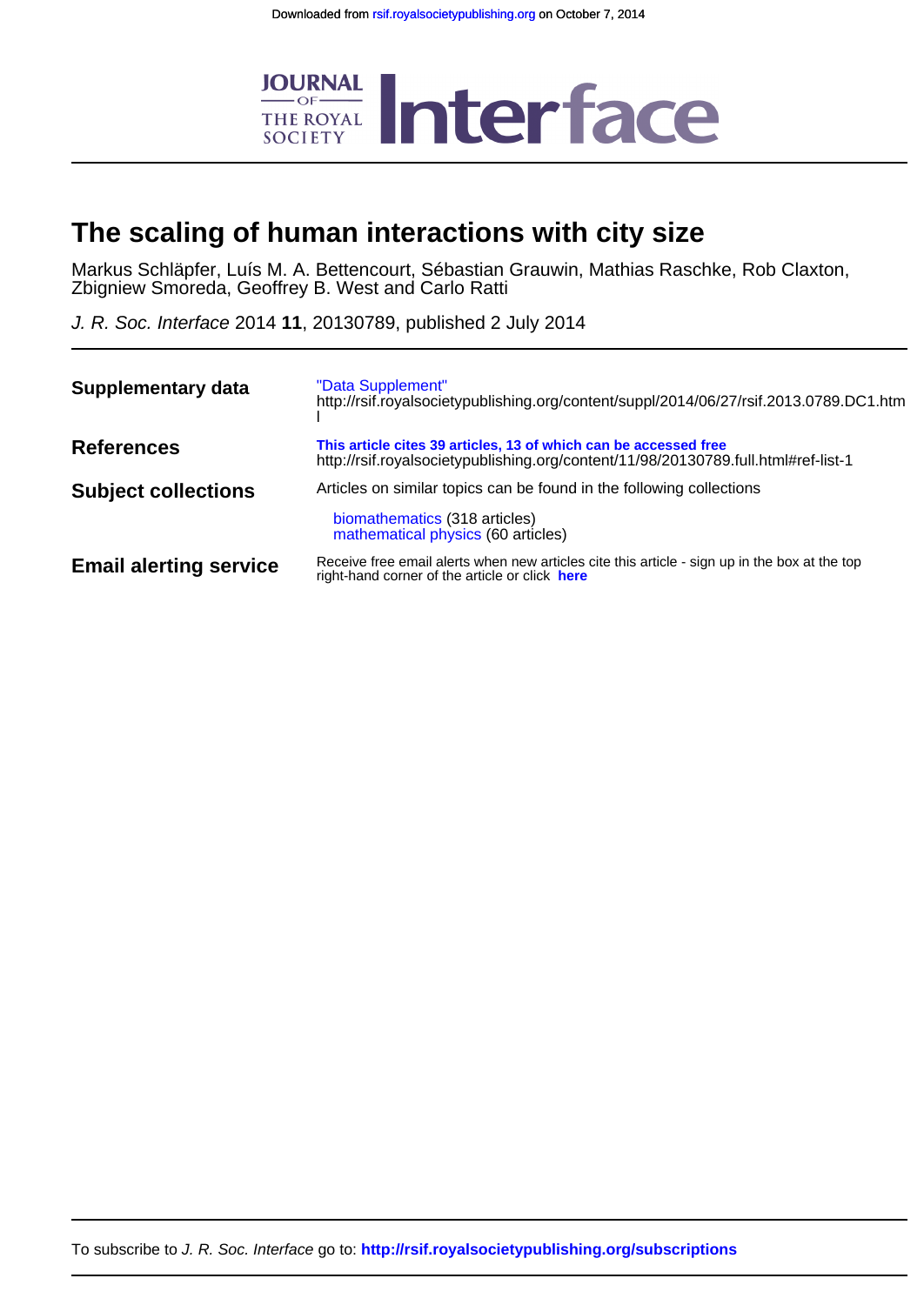

### rsif.royalsocietypublishing.org

# Research



Cite this article: Schläpfer M, Bettencourt LMA, Grauwin S, Raschke M, Claxton R, Smoreda Z, West GB, Ratti C. 2014 The scaling of human interactions with city size. J. R. Soc. Interface 11: 20130789. http://dx.doi.org/10.1098/rsif.2013.0789

Received: 27 August 2013 Accepted: 6 June 2014

#### Subject Areas:

mathematical physics, biomathematics

#### Keywords:

networks, mobile phone data, human interactions, urban scaling, epidemiology

Author for correspondence:

Markus Schläpfer e-mail: [schlmark@mit.edu](mailto:schlmark@mit.edu)

Electronic supplementary material is available at<http://dx.doi.org/10.1098/rsif.2013.0789> or via<http://rsif.royalsocietypublishing.org>.



# The scaling of human interactions with city size

Markus Schläpfer<sup>1,2</sup>, Luís M. A. Bettencourt<sup>2</sup>, Sébastian Grauwin<sup>1</sup> , Mathias Raschke<sup>3</sup>, Rob Claxton<sup>4</sup>, Zbigniew Smoreda<sup>5</sup>, Geoffrey B. West<sup>2</sup> and Carlo Ratti<sup>1</sup>

<sup>1</sup>Senseable City Laboratory, Massachusetts Institute of Technology, Cambridge, MA 02139, USA <sup>2</sup>Santa Fe Institute, Santa Fe, NM 87501, USA 3 Raschke Software Engineering, 65195 Wiesbaden, Germany 4 British Telecommunications PLC, Ipswich IP5 3RE, UK 5 Orange Labs, 92794 Issy-les-Moulineaux Cedex 9, France

The size of cities is known to play a fundamental role in social and economic life. Yet, its relation to the structure of the underlying network of human interactions has not been investigated empirically in detail. In this paper, we map society-wide communication networks to the urban areas of two European countries. We show that both the total number of contacts and the total communication activity grow superlinearly with city population size, according to well-defined scaling relations and resulting from a multiplicative increase that affects most citizens. Perhaps surprisingly, however, the probability that an individual's contacts are also connected with each other remains largely unaffected. These empirical results predict a systematic and scale-invariant acceleration of interaction-based spreading phenomena as cities get bigger, which is numerically confirmed by applying epidemiological models to the studied networks. Our findings should provide a microscopic basis towards understanding the superlinear increase of different socioeconomic quantities with city size, that applies to almost all urban systems and includes, for instance, the creation of new inventions or the prevalence of certain contagious diseases.

# 1. Introduction

The statistical relationship between the size of cities and the structure of the network of human interactions at both the individual and population level has so far not been studied empirically in detail. Early-twentieth-century writings suggested that the social life of individuals in larger cities is more fragmented and impersonal than in smaller ones, potentially leading to negative effects such as social disintegration, crime and the development of a number of adverse psychological conditions [[1,2\]](#page-8-0). Although some echoes of this early literature persist today, research since the 1970s has dispelled many of these assumptions by mapping social relations across different places [[3,4\]](#page-8-0), yet without providing a comprehensive statistical picture of urban social networks. At the population level, quantitative evidence from many empirical studies points to a systematic acceleration of social and economic life with city size [\[5](#page-8-0),[6](#page-8-0)]. These gains apply to a wide variety of socioeconomic quantities, including economic output, wages, patents, violent crime and the prevalence of certain contagious diseases [\[7](#page-8-0)–[10\]](#page-9-0). The average increase in these urban quantities,  $Y$ , in relation to the city population size,  $N$ , is well described by superlinear scale-invariant laws of the form  $Y \propto N^{\beta}$ , with a common exponent  $\beta \approx 1.15 > 1$  [\[11,12\]](#page-9-0).

Recent theoretical work suggests that the origin of this superlinear scaling pattern stems directly from the network of human interactions [[12](#page-9-0)-[14](#page-9-0)]-in particular from a similar, scale-invariant increase in social connectivity per capita with city size [[12\]](#page-9-0). This is motivated by the fact that human interactions underlie many diverse social phenomena such as the generation of wealth, innovation, crime or the spread of diseases [[15](#page-9-0)–[18\]](#page-9-0). Such conjectures have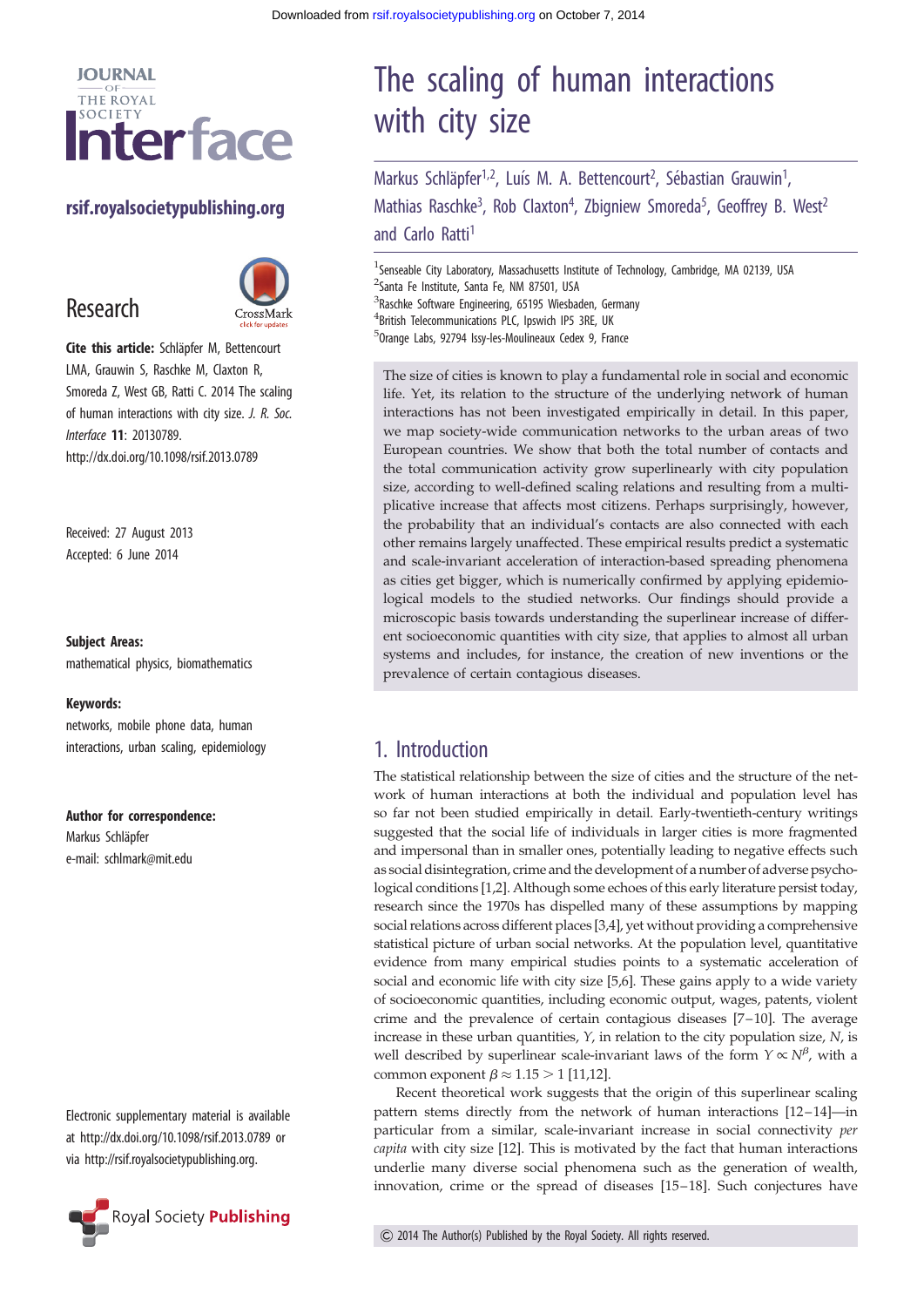$2<sup>2</sup>$ 

not yet been tested empirically, mainly because the measurement of human interaction networks across cities of varying sizes has proved to be difficult to carry out. Traditional methods for capturing social networks—for example through surveys—are time-consuming, necessarily limited in scope, and subject to potential sampling biases [[19\]](#page-9-0). However, the recent availability of many new large-scale datasets, such as those automatically collected from mobile phone networks [\[20](#page-9-0)], opens up unprecedented possibilities for the systematic study of urban social dynamics and organization.

In this paper, we explore the relation between city size and the structure of human interaction networks by analysing nationwide communication records in Portugal and the UK. The Portugal dataset contains millions of mobile phone call records collected during 15 months, resulting in an interaction network of  $1.6 \times 10^6$  nodes and  $6.8 \times 10^6$ links (reciprocated social ties). In accordance with previous studies on mobile phone networks [\[21](#page-9-0) –[24](#page-9-0)], we assume that these nodes represent individuals (subscriptions that indicate business usage are not considered, see Material and methods). Mobile phone communication data are not necessarily a direct representation of the underlying social network. For instance, two individuals may maintain a strong tie through face-to-face interactions or other means of communication, without relying on regular phone calls [\[23](#page-9-0)]. Nevertheless, despite such a potential bias, a recent comparison with a questionnaire-based survey has shown that mobile phone communication data are, in general, a reliable proxy for the strength of individual-based social interactions [\[25](#page-9-0)]. Moreover, even if two subscribers maintain a close relationship and usually communicate via other means, it seems reasonable to assume that both individuals have called each other at least once during the relatively long observation period of 15 months, thus reducing the chance of missing such relationships in our network [\[21,26,27\]](#page-9-0). The UK dataset covers most national landline calls during one month, and the inferred network has  $24 \times 10^6$  nodes (landline phones) and  $119 \times 10^6$  links, including reciprocated ties to mobile phones (see Material and methods). We do not consider these nodes as individuals, because we assume that landline phones support the sharing of a single device by several family members or business colleagues [[21,28\]](#page-9-0). Nevertheless, conclusions for the total (i.e. comprising the entire population of a city) social connectivity can be drawn.

With respect to Portugal's mobile phone data, we first demonstrate, that this individual-based interaction network densifies with city size, as the total number of contacts and the total communication activity (call volume and number of calls) grow superlinearly in the number of urban dwellers, in agreement with theoretical predictions and resulting from a continuous shift in the individual-based distributions. Second, we show that the probability that an individual's contacts are also connected with each other (local clustering of links) remains largely constant, which indicates that individuals tend to form tight-knit communities in both small towns and large cities. Third, we show that the empirically observed network densification under constant clustering substantially facilitates interaction-based spreading processes as cities get bigger, supporting the assumption that the increasing social connectivity underlies the superlinear scaling of certain socioeconomic quantities with city size. Additionally, the UK data suggest that the superlinear scaling of the total social connectivity holds for both

different means of communication and different national urban systems.

# 2. Results

#### 2.1. Superlinear scaling of social connectivity

For each city in Portugal, we measured the social connectivity in terms of the total number of mobile phone contacts and the total communication activity (call volume and number of calls). [Figure 1](#page-3-0)a shows the total number of contacts (cumulative degree),  $K = \sum_{i \in S} k_i$ , for each Portuguese city (defined as statistical city, larger urban zone or municipality, see Material and methods) versus its population size, N. Here,  $k_i$  is the number of individual i's contacts (nodal degree) and S is the set of nodes assigned to a given city. The variation in K is large, even between cities of similar size, so that a mathematical relationship between K and N is difficult to characterize. However, most of this variation is likely due to the uneven distribution of the telecommunication provider's market share, which for each city can be estimated by the coverage  $s = |S|/N$ , with |S| being the number of nodes in a given city. While there are large fluctuations in the values of s, we do not find a statistically significant trend with city size that is consistent across all urban units (see the electronic supplementary material). Indeed, rescaling the cumulative degree by s,  $K_r = K/s$ , substantially reduces its variation [\(figure 1](#page-3-0)b). Note that this rescaling corresponds to an extrapolation of the observed average nodal degree,  $\langle k \rangle = K/|S| = K_r/N$ , to the entire city population. Importantly, the relationship between  $K_r$  and N is now well characterized by a simple power law,  $K_r \propto N^{\beta}$ , with exponent  $\beta = 1.12 > 1$  (95% confidence interval (CI) [1.11, 1.14]). This superlinear scaling holds over several orders of magnitude and its exponent is in excellent agreement with that of most urban socioeconomic indicators [\[11](#page-9-0)] and with theoretical pre-dictions [[12](#page-9-0)]. The small excess of  $\beta$  above unity implies a substantial increase in the level of social interaction with city size: every doubling of a city's population results, on average, in approximately 12% more mobile phone contacts per person, as  $\langle k \rangle \propto N^{\beta-1}$  with  $\beta - 1 \approx 0.12$ . This implies that during the observation period (15 months) an average urban dweller in Lisbon (statistical city,  $N = 5.6 \times 10^5$ ) accumulated about twice as many reciprocated contacts as an average resident of Lixa, a rural town (statistical city,  $N = 4.2 \times 10^3$ ; [figure 1](#page-3-0)c). Superlinear scaling with similar values of the exponents also characterizes both the population dependence of the rescaled cumulative call volume,  $V_r = \sum_{i \in S} v_i/s$ , where  $v_i$  is the accumulated time user is spent on the phone, and of the rescaled cumulative number of calls,  $W_r = \sum_{i \in S} w_i / s$ , where  $w_i$  denotes the accumulated number of calls initiated or received by user  $i$  ([table 1\)](#page-4-0). Together, the similar values of the scaling exponents for both the number of contacts  $(K_r)$  and the communication activity  $(V_r$  and  $W_r$ ) also suggest that city size is a less important factor for the weights of links in terms of the call volume and number of calls between each pair of callers. Other city definitions and shorter observation periods [[27\]](#page-9-0) lead to similar results with overall  $\beta = 1.05 - 1.15$  (95% CI [1.00, 1.20]). The non-reciprocal (nREC) network (see Material and methods) shows larger scaling exponents  $\beta = 1.13 - 1.24$ (95% CI [1.05, 1.25]), suggesting that the number of social solicitations grows even faster with city size than reciprocated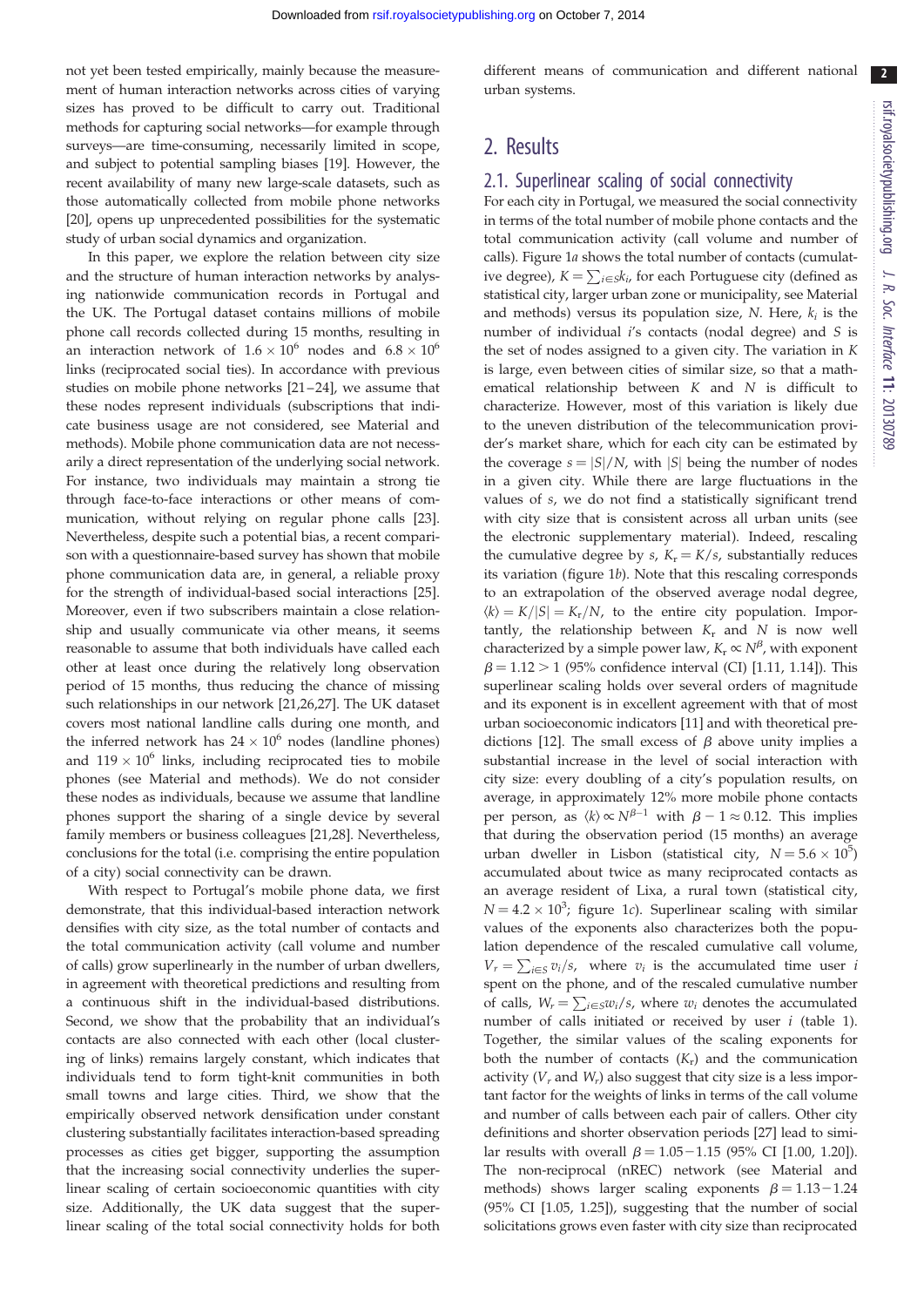<span id="page-3-0"></span>

rsif.royalsocietypublishing.org J. R. Soc. Interface 11: 20130789

3

Figure 1. Human interactions scale superlinearly with city size. (a) Cumulative degree, K, versus city population size, N, for three different city definitions in Portugal. (b) Collapse of the cumulative degree onto a single curve after rescaling by the coverage,  $K_r = K/s$ . For each city definition, the single values of K<sub>r</sub> and N are normalized by their corresponding average values,  $\langle K_r \rangle$  and  $\langle N \rangle$ , for direct comparison across different urban units of analysis. (c) An average urban dweller of Lisbon has approximately twice as many reciprocated mobile phone contacts,  $\langle k \rangle$ , than an average individual in the rural town of Lixa. The fraction of mutually interconnected contacts (black lines) remains unaffected, as indicated by the invariance of the average clustering coefficient,  $\langle C \rangle$ . The map further depicts the location of the statistical cities and larger urban zones in Portugal, with the exception of those located on the archipelagos of the Azores and Madeira.

contacts. Our predictions for the complete mobile phone coverage are, of course, limited as we observe only a sample of the overall network ( $\langle s \rangle \approx 20\%$  for all statistical cities, see Material and methods). Nevertheless, based on the fact that the superlinear scaling also holds when considering only better sampled cities with high values of s (see the electronic supplementary material), and that there is no clear trend in  $s$ with city size (so that potential sampling effects presumably apply to urban units of all sizes), we expect that the observed qualitative behaviour also applies to the full network.

For the UK network, despite the relatively short observation period of 31 days, the scaling of reciprocal connectivity shows exponents in the range  $\beta = 1.08 - 1.14$  (95% CI [1.05, 1.17]; [table 1](#page-4-0)). As landline phones may be shared by several people, they do not necessarily reflect an individual-based network, and the meaning of the average degree per device becomes limited. Therefore, and considering that the underlying data cover more than 95% of all residential and business landlines (see Material and methods), we did not rescale the interaction indicators. Nevertheless, the power-law exponents for K, V and W ([table 1](#page-4-0)) support the superlinear scaling of the total social connectivity consistent with Portugal's individual-based network, and suggest that this result applies to both different means of communication and different national urban systems.

## 2.2. Probability distributions for individual social connectivity

Previous studies of urban scaling have been limited to aggregated, city-wide quantities [[11\]](#page-9-0), mainly due to limitations in the availability and analysis of extensive individual-based data covering entire urban systems. Here, we leverage the granularity of our data to explore how scaling relations emerge from the underlying distributions of network properties. We focus on Portugal as, in comparison with landlines, mobile phone communication provides a more direct proxy for person-to-person interactions [[25,29,30](#page-9-0)] and is generally known to correlate well with other means of communication [[21\]](#page-9-0) and face-to-face meetings [\[31](#page-9-0)]. Moreover, for this part of our analysis, we considered only regularly active callers who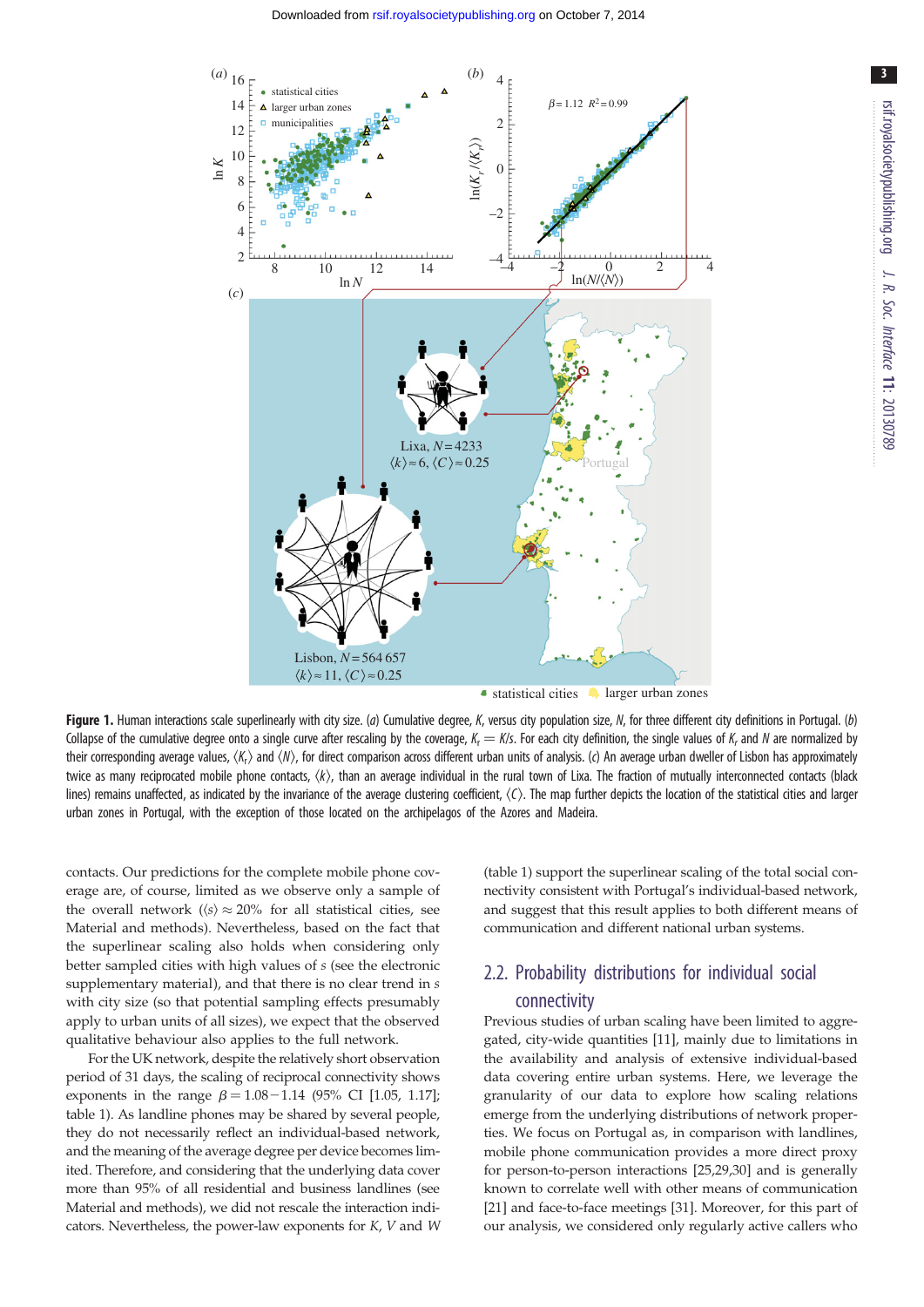<span id="page-4-0"></span>**Table 1.** Scaling exponents  $\beta$ . The observation period of  $\Delta T = 409$  days is the full extent of the Portugal dataset, while  $\Delta T = 92$  days corresponds to the first three consecutive months. For the call volume statistics, we discarded one larger urban zone (Ponta Delgada) due to a high estimation error of  $V_r$  (s.e.m.  $>$  20%). For the UK data, the interaction indicators, Y, are not rescaled by the coverage due to the consistently high market share of the telecommunication provider. The indicator  $K_{lm}$  is based on the cumulative number of links between landlines and mobile phones only (landline – landline connections are excluded). Exponents were estimated by nonlinear least-squares regression (trust-region algorithm), with adj.- $R^2 > 0.98$  for all fits.

| city definition   | number | network type   | $\Delta T$ (days) | Y                              | $\beta$ | 95% CI       |
|-------------------|--------|----------------|-------------------|--------------------------------|---------|--------------|
| Portugal          |        |                |                   |                                |         |              |
| statistical city  | 140    | reciprocal     | 409               | degree $(K_r)$                 | 1.12    | [1.11, 1.14] |
|                   |        |                |                   | call volume $(V_r)$            | 1.11    | [1.09, 1.12] |
|                   |        |                |                   | number of calls $(W_r)$        | 1.10    | [1.09, 1.11] |
|                   |        |                | 92                | degree $(K_r)$                 | 1.10    | [1.09, 1.11] |
|                   |        |                |                   | call volume $(V_r)$            | 1.10    | [1.08, 1.11] |
|                   |        |                |                   | number of calls $(W_r)$        | 1.08    | [1.07, 1.10] |
|                   |        | non-reciprocal | 409               | degree $(K_r)$                 | 1.24    | [1.22, 1.25] |
|                   |        |                |                   | call volume $(V_r)$            | 1.14    | [1.12, 1.15] |
|                   |        |                |                   | number of calls $(W_r)$        | 1.13    | [1.12, 1.14] |
| larger urban zone | 9(8)   | reciprocal     | 409               | degree $(K_r)$                 | 1.05    | [1.00, 1.11] |
|                   |        |                |                   | call volume $(V_r)$            | 1.11    | [1.02, 1.20] |
|                   |        |                |                   | number of calls $(W_r)$        | 1.10    | [1.05, 1.15] |
|                   |        | non-reciprocal | 409               | degree $(K_r)$                 | 1.13    | [1.08, 1.18] |
|                   |        |                |                   | call volume $(V_r)$            | 1.14    | [1.05, 1.23] |
|                   |        |                |                   | number of calls $(W_r)$        | 1.13    | [1.08, 1.18] |
| municipality      | 293    | reciprocal     | 409               | degree $(K_r)$                 | 1.13    | [1.11, 1.14] |
|                   |        |                |                   | call volume $(V_r)$            | 1.15    | [1.13, 1.17] |
|                   |        |                |                   | number of calls $(W_r)$        | 1.13    | [1.11, 1.14] |
| UK                |        |                |                   |                                |         |              |
| urban audit city  | 24     | reciprocal     | 31                | degree $(K)$                   | 1.08    | [1.05, 1.12] |
|                   |        |                |                   | degree, land-mobile $(K_{lm})$ | 1.14    | [1.11, 1.17] |
|                   |        |                |                   | call volume $(V)$              | 1.10    | [1.07, 1.14] |
|                   |        |                |                   | number of calls $(W)$          | 1.08    | [1.05, 1.11] |

initiated and received at least one call during each successive period of three months, so as to avoid a potential bias towards longer periods of inactivity (see the electronic supplementary material). The resulting statistical distributions of the nodal degree, call volume and number of calls are remarkably regular across diverse urban settings, with a clear shift towards higher values with increasing city size [\(figure 2\)](#page-5-0).

To estimate the type of parametric probability distribution that best describes these data, we selected as trial models (i) the lognormal distribution, (ii) the generalized Pareto distribution, (iii) the double Pareto-lognormal distribution and (iv) the skewed lognormal distribution (see the electronic supplementary material). We first calculated for each interaction indicator, each model  $i$  and individual city c the maximum value of the log-likelihood function ln  $L_{i,c}$ [\[32](#page-9-0)]. We then deployed it to quantify the Bayesian information criterion (BIC) as BIC<sub>i,c</sub> = -2 ln L<sub>i,c</sub> +  $\eta_i|S_c|$ , where  $\eta_i$ is the number of parameters used in model i and  $|S_c|$  is the sample size (number of callers in city  $c$ ). The model with the lowest BIC is selected as the best model (see the electronic supplementary material, tables S7-S9). We find that the statistics of the nodal degree is well described by a skewed lognormal distribution (i.e.  $k^* = \ln k$  follows a skew-normal distribution), whereas both the call volume and the number of calls are well approximated by a conventional lognormal distribution (i.e.  $v^* = \ln v$  and  $w^* = \ln w$  follow a Gaussian distribution). The mean values of all logarithmic variables are consistently increasing with city size [\(figure 2,](#page-5-0) insets). While there are some trends in the standard deviations (e.g. the standard deviation of  $k^*$  is slightly increasing for the municipalities and the standard deviation of  $v^*$  is decreasing for the statistical cities), overall, we do not observe a clear behaviour consistent across all city definitions. This indicates that superlinear scaling is not simply due to the dominant effect of a few individuals (as in a power-law distribution), but results from an increase in the individual connectivity that characterizes most callers in the city.

More generally, lognormal distributions typically appear as the limit of many random multiplicative processes [[33\]](#page-9-0), suggesting that an adequate model for the generation of new acquaintances would need to consider a stochastic cascade of new social encounters in space and time that is facilitated in larger cities. As for the analysis of the city-wide quantities (section 2.1), the average coverage of  $\langle s \rangle \approx 20\%$  may limit our prediction for the complete communication network due 4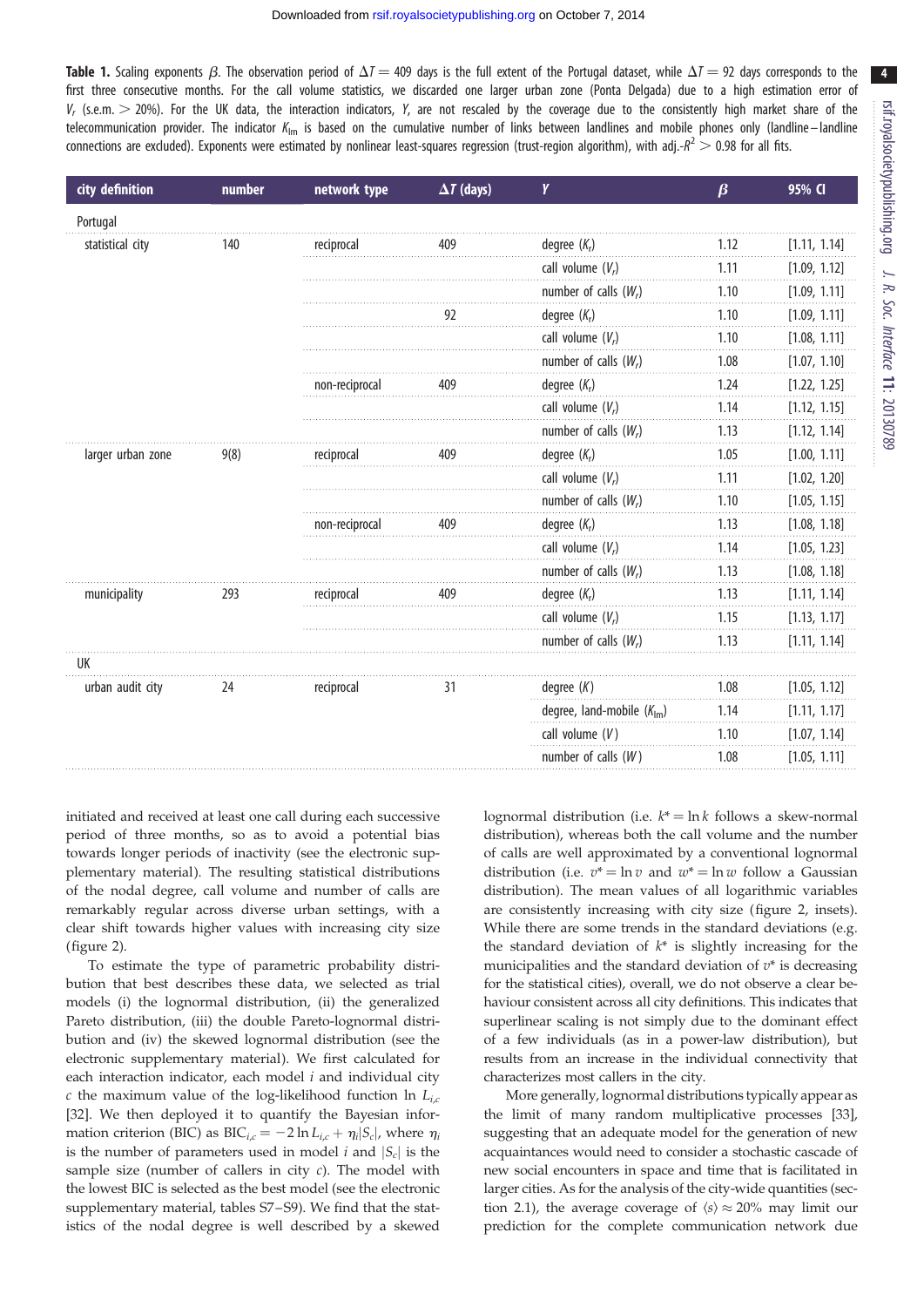<span id="page-5-0"></span>

**Figure 2.** The impact of city size on human interactions at the individual level.  $(a-c)$  Degree distributions,  $P(k^*)$ , for statistical cities (STC), larger urban zones (LUZ) and municipalities (MUN); the individual urban units are log-binned according to their population size. The dashed lines indicate the underlying histograms and the continuous lines are best fits of the skew-normal distribution with mean  $\mu_{k^*}$ , standard deviation  $\sigma_{k^*}$  and skewness  $\gamma_{k^*}$  (insets). (d–f) Distributions of the call volume,  $P(v^*)$  and  $(g-i)$  number of calls,  $P(w^*)$ ; the continuous lines are best fits of the normal distribution with mean values  $\mu_{v^*}$  and  $\mu_{w^*}$  and standard deviations  $\sigma_{v^*}$  and  $\sigma_{w^*}$ , respectively (insets). Error bars denote the standard error of the mean (s.e.m.). The distribution parameters are estimated by the maximum-likelihood method, see the electronic supplementary material.

to potential sampling effects [[34](#page-9-0),[35\]](#page-9-0). However, as the basic shape of the distributions is preserved even for those cities with a very high coverage (see the electronic supplementary material, figure S6), we hypothesize that the observed qualitative behaviour also holds for  $\langle s \rangle \approx 100\%$ .

#### 2.3. Invariance of the average clustering coefficient

Finally, we examined the local clustering coefficient,  $C_i$ , which measures the fraction of connections between one's social contacts to all possible connections between them [\[36](#page-9-0)]; that is  $C_i = 2z_i/[k_i(k_i - 1)]$ , where  $z_i$  is the total number of links between the  $k_i$  neighbours of node *i*. A high value of  $C_i$  (close to unity) indicates that most of one's contacts also know each other, whereas if  $C_i = 0$ , they are mutual strangers. As larger cities provide a larger pool from which contacts can be selected, the probability that two contacts are also mutually connected would decrease rapidly if they were established at random (see the electronic supplementary material). In contrast to this expectation, we find that the clustering coefficient averaged over all nodes in a given city,  $\langle C \rangle = \sum_{i \in S} C_i / |S|$ , remains approximately constant with  $\langle C \rangle \approx 0.25$  in the individual-based network in Portugal (figures [1](#page-3-0)c and [3\)](#page-6-0). Moreover, the clustering remains largely unaffected by city size, even when taking into account the link weights (call volume and number of calls, see the electronic supplementary material). The fact that we observe only a sample of the overall mobile phone network in Portugal may have an influence on the absolute value of  $\langle C \rangle$  [[35\]](#page-9-0), especially if tight social groups may prefer using the same telecommunication provider. Nevertheless, we expect that this potential bias has no effect on the invariance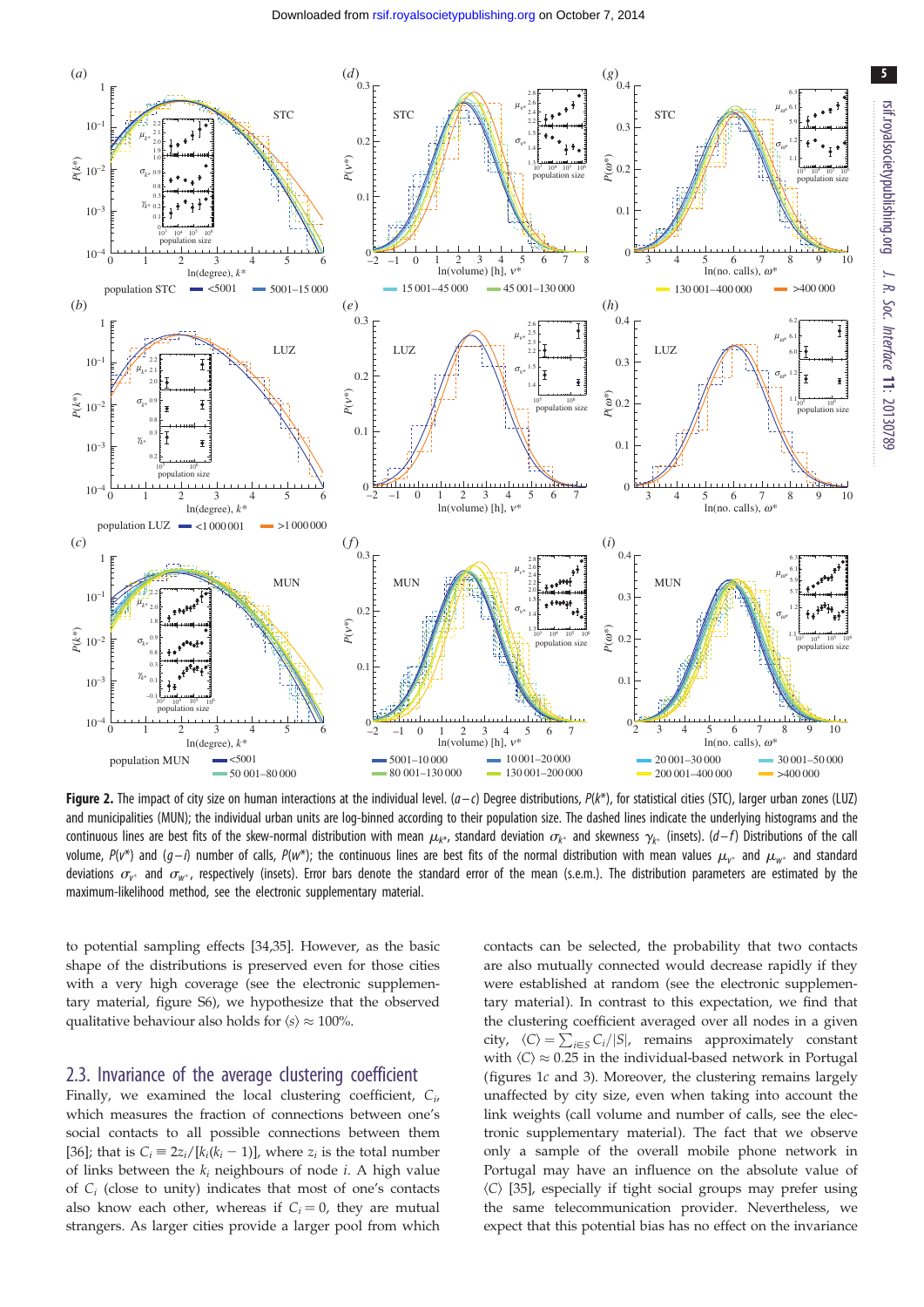6

<span id="page-6-0"></span>

**Figure 3.** The average clustering coefficient remains unaffected by city size. The lines indicate the average values with  $0.251 + 0.021$  for STC (weighted average and standard deviation, dashed line),  $0.252 + 0.013$  for LUZ (continuous line) and 0.255  $\pm$  0.021 for MUN (dotted line) in Portugal, and  $0.078 + 0.004$  for the UK (dashed-dotted line). For Portugal, the individual urban units are log-binned according to their population size as in [figure 2,](#page-5-0) to compensate for the varying coverage of the telecommunication provider. The error bars (s.e.m.) are smaller than the symbols. Grey points are the underlying scatter plot for all urban units. A regression analysis on the data is provided in the electronic supplementary material, figure S7. The values of  $\langle C \rangle$  in the UK are lower than those in Portugal, as expected for a landline network that captures the aggregated activity of different household members or business colleagues. If we assume that an average landline in the UK is used by three people who communicate with a separate set of unconnected friends, we would indeed expect that the clustering coefficient would be approximately one-third of that of each individual.

of  $\langle C \rangle$ , as we do not find a clear trend in the coverage s with city size (see the electronic supplementary material). Thus, assuming that the analysed mobile phone data are a reliable proxy for the strength of social relations [[25\]](#page-9-0), the constancy of the average clustering coefficient with city size indicates, perhaps surprisingly, that urban social networks retain much of their local structures as cities grow, while reaching further into larger populations. In this context, it is worth noting that the mobile phone network in Portugal exhibits assortative degree–degree correlations, denoting the tendency of a node to connect to other nodes with similar degree [\[37](#page-9-0)] (see the electronic supplementary material). The presence of assortative degree–degree correlations in networks is known to allow high levels of clustering [[38\]](#page-9-0).

#### 2.4. Acceleration of spreading processes

The empirical quantities analysed so far are topological key factors for the efficiency of network-based spreading processes, such as the diffusion of information and ideas or the transmission of diseases [\[39](#page-9-0)]. The degree and communication activity (call volume and number of calls) indicate how fast the state of a node may spread to nearby nodes [\[15,40,41](#page-9-0)], whereas the clustering largely determines its probability of propagating beyond the immediate neighbours [\[42,43](#page-9-0)]. Hence, considering the invariance of the link clustering, the connectivity increase [\(table 1](#page-4-0)) suggests that individuals living in larger cities tend to have similar, scale-invariant gains in

their spreading potential compared with those living in smaller towns. Given the continuous shift of the underlying distributions [\(figure 2\)](#page-5-0), this increasing influence seems to involve most urban dwellers. However, several non-trivial network effects such as community structures [\[24](#page-9-0)] or assortative mixing by degree [[44\]](#page-9-0) may additionally play a crucial role in the resulting spreading dynamics.

Thus, to directly test whether the increasing connectivity implies an acceleration of spreading processes, we applied a simple epidemiological model to Portugal's individualbased mobile phone network. The model has been introduced in reference [[21\]](#page-9-0) for the analysis of information propagation through mobile phone communication, and is similar to the widely used susceptible –infected model in which the nodes are either in a susceptible or infected state [[15\]](#page-9-0). The spreading is captured by the dynamic state variable  $\xi_i(t) \in \{0, 1\}$  assigned to each node *i*, with  $\xi_i(t) = 1$  if the node is infected (or informed) and  $\xi_i(t) = 0$  otherwise. For a given city  $c$ , we set at time  $t = 0$  the state of a randomly selected node  $i \in S_c$  to  $s_i(0) = 1$ , whereas all other nodes are in the susceptible (or not-informed) state. At each subsequent time step, an infected node  $i$  can pass the information on to each susceptible nearest neighbour *j* with probability  $P_{ii} = xv_{ii}$ , where  $v_{ij}$  is the weight of the link between node i and node  $j$  in terms of the accumulated call volume, and the parameter  $x$  determines the overall spreading speed. Hence, the chance that two individuals will communicate the information increases with the accumulated time they spend on the phone. In accordance with reference [\[21](#page-9-0)], we choose  $x = 1/v_{0.9} = 1/6242 \text{ s}^{-1}$ , with  $v_{0.9}$  being the value below which 90% of all link weights in the network fall. This threshold allows reduction of the problem of long simulation running times owing to the broad distribution of the link weights, whereas  $P_{ii} \propto v_{ii}$  holds for 90% of all links in the network. The propagation is always realized for the strongest 10% of the links ( $P_{ij} = 1$ , see [[21\]](#page-9-0)). For each simulation run  $\kappa$ , we measured the time  $t_{c,\kappa}(n_1)$  until  $n_1 = \sum_{i \in S_c} \xi_i(t)$  nodes in the given city were infected and estimated the spreading speed as  $R_{c,k} = n_I/t_{c,k}(n_I)$ . The average spreading speed for city  $c$  is then given by averaging over all simulation runs,  $R_c = \langle R_{c,k} \rangle$ . The spreading paths are not restricted to city boundaries, but may involve the entire nationwide network. We set the total number of infected nodes to  $n_I = 100$  and discarded four statistical cities and 17 municipalities for which  $|S| < n_I$ . Examples for the infection dynamics and the distribution of the spreading speed resulting from single runs are provided in the electronic supplementary material, figure S10. [Figure 4](#page-7-0) depicts the resulting values of R for all cities. Indeed, we find a systematic increase of the spreading speed with city size, that can again be approximated by a power-law scaling relation,  $R \propto N^{\delta}$ , with  $\delta = 0.11 - 0.15$ (95% CI [0.02, 0.26]). Similar increases are also found for simulations performed on the unweighted network (see the electronic supplementary material, figure S11). These numerical results thus confirm the expected acceleration of spreading processes with city size, and are also in line with a recent simulation study on synthetic networks [\[14](#page-9-0)]. Moreover, such an increase in the spreading speed is considered to be a key ingredient for the explanation of the superlinear scaling of certain socioeconomic quantities with city size [[12,14\]](#page-9-0) as, for instance, rapid information diffusion and the efficient exchange of ideas over person-to-person networks can be linked to innovation and productivity [\[12,45](#page-9-0)].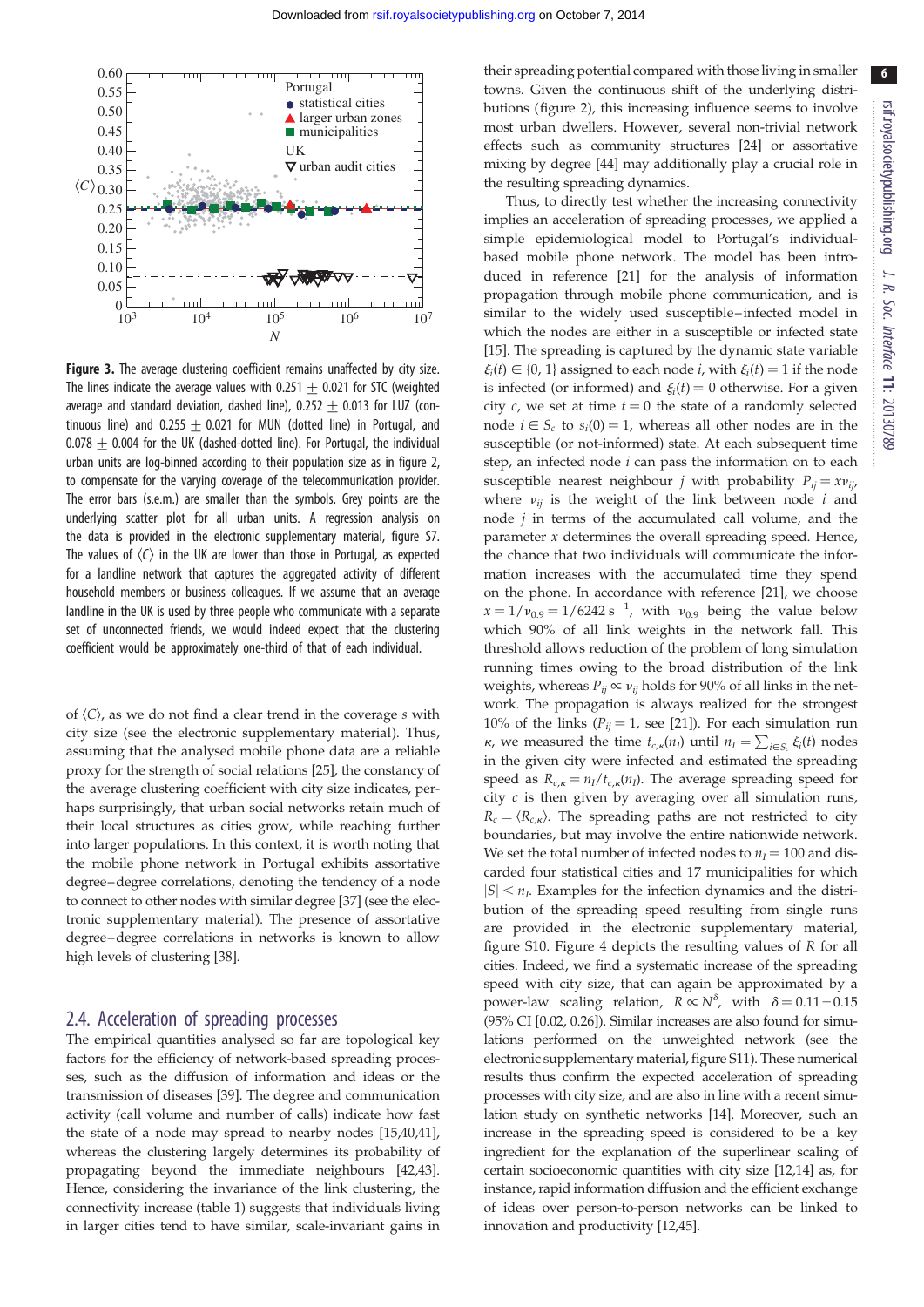<span id="page-7-0"></span>

Figure 4. Larger cities facilitate interaction-based spreading processes. The panels show the average spreading speed versus city size, broken down into the different city definitions. For each urban unit, the values of R result from averaging over 100 simulation trials performed on the reciprocal network in Portugal ( $\Delta T = 409$  days), weighted by the accumulated call volume between each pair of nodes. The solid lines are the best fit of a power-law scaling relation  $R \propto N^{\delta}$ , for which the values of the exponent, the corresponding 95% CIs and the coefficients of determination are indicated.

# 3. Discussion

By mapping society-wide communication networks to the urban areas of two European countries, we were able to empirically test the hypothesized scale-invariant increase of human interactions with city size. The observed increase is substantial and takes place within well-defined behavioural constraints in that (i) the total number of contacts (degree) and the total communication activity (call volume and number of calls) obey superlinear power-law scaling in agreement with theory [[12\]](#page-9-0) and resulting from a multiplicative increase that affects most citizens, whereas (ii) the average local clustering coefficient does not change with city size. Assuming that the analysed data are a reasonable proxy for the strength of the underlying social relations [[25\]](#page-9-0), and that our results apply to the complete interaction networks, the constant clustering is particularly noteworthy as it suggests that even in large cities we live in groups that are as tightly knit as those in small towns or 'villages' [\[46](#page-9-0)]. However, in a real village, we may need to accept a community imposed on us by sheer proximity, whereas in a city, we can follow the homophilic tendency [[47\]](#page-9-0) of choosing our own villagepeople with shared interests, profession, ethnicity, sexual orientation, etc. Together, these characteristics of the analysed communication networks indicate that larger cities may facilitate the diffusion of information and ideas or other interaction-based spreading processes. This further supports the prevailing hypothesis that the structure of social networks underlies the generic properties of cities, manifested in the superlinear scaling of almost all socioeconomic quantities with population size.

The wider generality of our results remains, of course, to be tested on other individual-based communication data, ideally with complete coverage of the population ( $\langle s \rangle \approx 100\%$ ). Nevertheless, the revealed patterns offer a baseline to additionally explore the differences of particular cities with similar size, to compare the observed network properties with face-to-face interactions [\[31](#page-9-0)] and to extend our study to other cultures and economies. Furthermore, it would be instructive to analyse in greater detail how cities affect more specific circles of social contacts such as family, friends or business colleagues [[22,25](#page-9-0)]. Finally, it remains a challenge for future studies to establish the causal relationship between social connectivity at the individual and organizational levels and the socioeconomic characteristics of cities, such as economic output, the rate of new innovations, crime or the prevalence of contagious diseases. To that end, in combination with other socioeconomic or health-related data, our findings might serve as a microscopic and statistical basis for network-based interaction models in sociology [\[20](#page-9-0),[48\]](#page-9-0), economics [[7](#page-8-0),[49\]](#page-9-0) and epidemiology [[18\]](#page-9-0).

# 4. Material and methods

#### 4.1. Datasets

The Portugal dataset consists of 440 million call detail records (CDRs) from 2006 and 2007, covering voice calls of  $\approx$ 2 million mobile phone users and thus  $\approx$ 20% of the country's population (in 2006, the total mobile phone penetration rate was  $\approx$ 100%, survey available at [http://www.anacom.pt\)](http://www.anacom.pt). The data have been collected by a single telecom service provider for billing and operational purposes. The overall observation period is 15 months during which the data from 46 consecutive days are lacking, resulting in an effective analysis period of  $\Delta T = 409$  days. To safeguard privacy, individual phone numbers were anonymized by the operator and replaced with a unique security ID. Each CDR consists of the IDs of the two connected individuals, the call duration, the date and time of the call initiation, as well as the unique IDs of the two cell towers routing the call at its initiation. In total, there are 6511 cell towers for which the geographical location was provided, each serving on average an area of  $14 \text{ km}^2$ , which reduces to  $0.13 \text{ km}^2$  in urban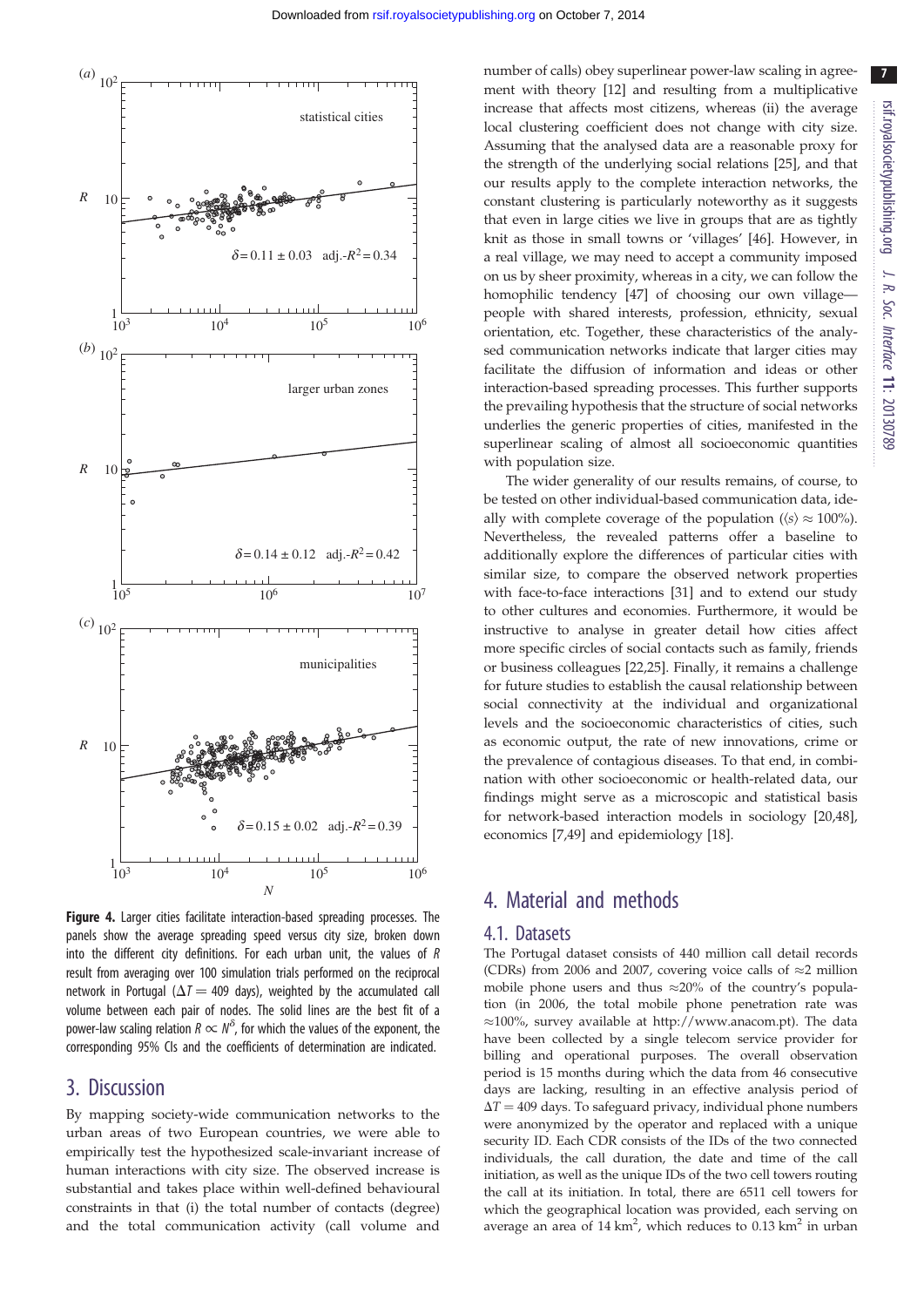<span id="page-8-0"></span>areas. The UK dataset contains 7.6 billion calls from a one-month period in 2005, involving 44 million landline and 56 million mobile phone numbers (greater than 95% of all residential and business landlines countrywide). For customer anonymity, each number was replaced with a random, surrogate ID by the operator before providing the data. We had only partial access to the connections made between any two mobile phones. The operator partitioned the country into 5500 exchange areas (covering  $49 \text{ km}^2$  on average), each of which comprises a set of landline numbers. The dataset contains the geographical location of 4000 exchange areas.

#### 4.2. City definitions

Because there is no unambiguous definition of a city we explored different units of analysis. For Portugal, we used the following city definitions: (i) statistical cities (STC), (ii) municipalities (MUN) and (iii) larger urban zones (LUZ). STC and MUN are defined by the Portuguese National Statistics Office ([http://](http://www.ine.pt) [www.ine.pt\)](http://www.ine.pt), which provided us with the 2001 population data, and with the city perimeters (shapefiles containing spatial polygons). The LUZ are defined by the European Union Statistical Agency (Eurostat) and correspond to extended urban regions (the population statistics and shapefiles are publicly available at [http://www.urbanaudit.org\)](http://www.urbanaudit.org). For the LUZ, we compiled the population data for 2001 to assure comparability with the STC and MUN. In total, there are 156 STC, 308 MUN and nine LUZ. The MUN are an administrative subdivision and partition the entire national territory. Although their interpretation as urban units is flawed in some cases, the MUN were included in the study as they cover the total resident population of Portugal. There are six MUN which correspond to an STC. For the UK, we focused on urban audit cities (UACs) as defined by Eurostat, being equivalent to local administrative units, level 1 (LAU-1). Thus, using population statistics for 2001 allows for a direct comparison with the MUN in Portugal (corresponding to LAU-1). In total, the UK contains 30 UAC.

#### 4.3. Spatial interaction networks

For Portugal, we inferred two distinct types of interaction networks from the CDRs: in the reciprocal (REC) network, each node represents a mobile phone user, and two nodes are connected by an undirected link if each of the two corresponding users initiated at least one call to the other. In accordance with previous studies on mobile phone data [[21,22](#page-9-0)], this restriction to reciprocated links avoids subscriptions that indicate business usage (large number of calls which are never returned) and should largely eliminate call centres or accidental calls to wrong subscribers. In the nREC network, two nodes are connected if there has been at least one call between them. The nREC network thus contains one-way calls that were never reciprocated, presumably representing more superficial interactions between individuals who might not know each other personally. Nevertheless, we eliminated all nodes which never received or never initiated any call, so as to avoid a potential bias induced by call centres and other business hubs. We performed our study on the largest connected component (LCC, corresponding to the giant weakly connected component for the nREC network) extracted from both network types (see the electronic supplementary material, table S1). In order to assign a given user to one of the different cities, we first determined the cell tower which routed most of his/her calls, presumably representing his or her home place. Subsequently, the corresponding geographical coordinate pairs were mapped to the polygons (shapefiles) of the different cities. Following this assignment procedure, we were left with 140 STC (we discarded five STC for which no shapefile was available and 11 STC without any assigned cell tower), nine LUZ and 293 MUN (we discarded 15 MUN without any assigned cell tower), see the electronic supplementary material, figure S1 and table S2, for the population statistics. The number of assigned nodes is strongly correlated with city population size  $(r = 0.95,$ 0.97, 0.92 for STC, LUZ and MUN, respectively, with  $p$ -value  $\leq$ 0.0001 for the different urban units), confirming the validity of the applied assignment procedure. To further test the robustness of our results, we additionally determined the home cell tower by considering only those calls that were initiated between 22.00 and 07.00, yielding qualitatively similar findings to those reported in the main text. For the UK, owing to limited access to calls among mobile phones and to insufficient information about their spatial location, we included only those mobile phone numbers that had at least one connection to a landline phone. Subsequently, in order to reduce a potential bias induced by business hubs, we followed the data-filtering procedure used in [\[49\]](#page-9-0). Hence, we considered only the REC network and we excluded all nodes with a degree larger than 50, as well as all links with a call volume exceeding the maximum value observed for those links involving mobile phone users. Summary statistics are given in the electronic supplementary material, table S3. We then assigned an exchange area together with its set of landline numbers to a UAC, if the centre point of the former is located within the polygon of the latter. This results in 24 UAC containing at least one exchange area (see the electronic supplementary material, figure S2 and table S4).

Acknowledgements. We thank José Lobo, Stanislav Sobolevsky, Michael Szell, Riccardo Campari, Benedikt Gross and Janet Owers for comments and discussions. M.S., S.G. and C.R. gratefully acknowledge British Telecommunications PLC, Orange Labs, the National Science Foundation, the AT&T Foundation, the MIT Smart Programme, Ericsson, BBVA, GE, Audi Volkswagen, Ferrovial and the members of the MIT Senseable City Laboratory Consortium where this work was carried out as part of Ericsson's "Signature of Humanity" programme. Funding statement. L.M.A.B. and G.B.W. acknowledge partial support by the Rockefeller Foundation, the James S. McDonnell Foundation (grant no. 220020195), the National Science Foundation (grant no. 103522), the John Templeton Foundation (grant no. 15705) and the Army Research Office Minerva Programme (grant no. W911NF1210097). Mobile phone and landline data were provided by anonymous service providers in Portugal and the UK and are not available for distribution.

# **References**

- 1. Simmel G. 1950 The sociology of Georg Simmel (trans. and ed. Wolff KH). New York, NY: Free Press.
- 2. Wirth L. 1938 Urbanism as a way of life. Am. J. Sociol. 44, 1-24. [\(doi:10.1086/217913](http://dx.doi.org/10.1086/217913))
- 3. Fischer CS. 1982 To dwell among friends: personal networks in town and country. Chicago, IL: University of Chicago Press.
- Wellman B. 1999 Networks in the global village: life in contemporary communities. Boulder, CO: Westview Press.
- 5. Milgram S. 1970 The experience of living in cities. Science 167, 1461– 1468. ([doi:10.1126/science.167.](http://dx.doi.org/10.1126/science.167.3924.1461) [3924.1461\)](http://dx.doi.org/10.1126/science.167.3924.1461)
- 6. Bornstein MH, Bornstein HG. 1976 The pace of life. Nature 259, 557– 559. [\(doi:10.1038/259557a0\)](http://dx.doi.org/10.1038/259557a0)
- 7. Fujita M, Krugman P, Venables AJ. 2001 The spatial economy: cities, regions, and international trade. Cambridge, MA: MIT Press.
- 8. Sveikauskas L. 1975 The productivity of cities. Q. J. Econ. 89, 393– 413. ([doi:10.2307/1885259](http://dx.doi.org/10.2307/1885259))
- 9. Cullen JB, Levitt SD. 1999 Crime, urban flight, and the consequences for cities. Rev. Econ. Stat. 81, 159– 169. [\(doi:10.1162/003465399558030](http://dx.doi.org/10.1162/003465399558030))

8